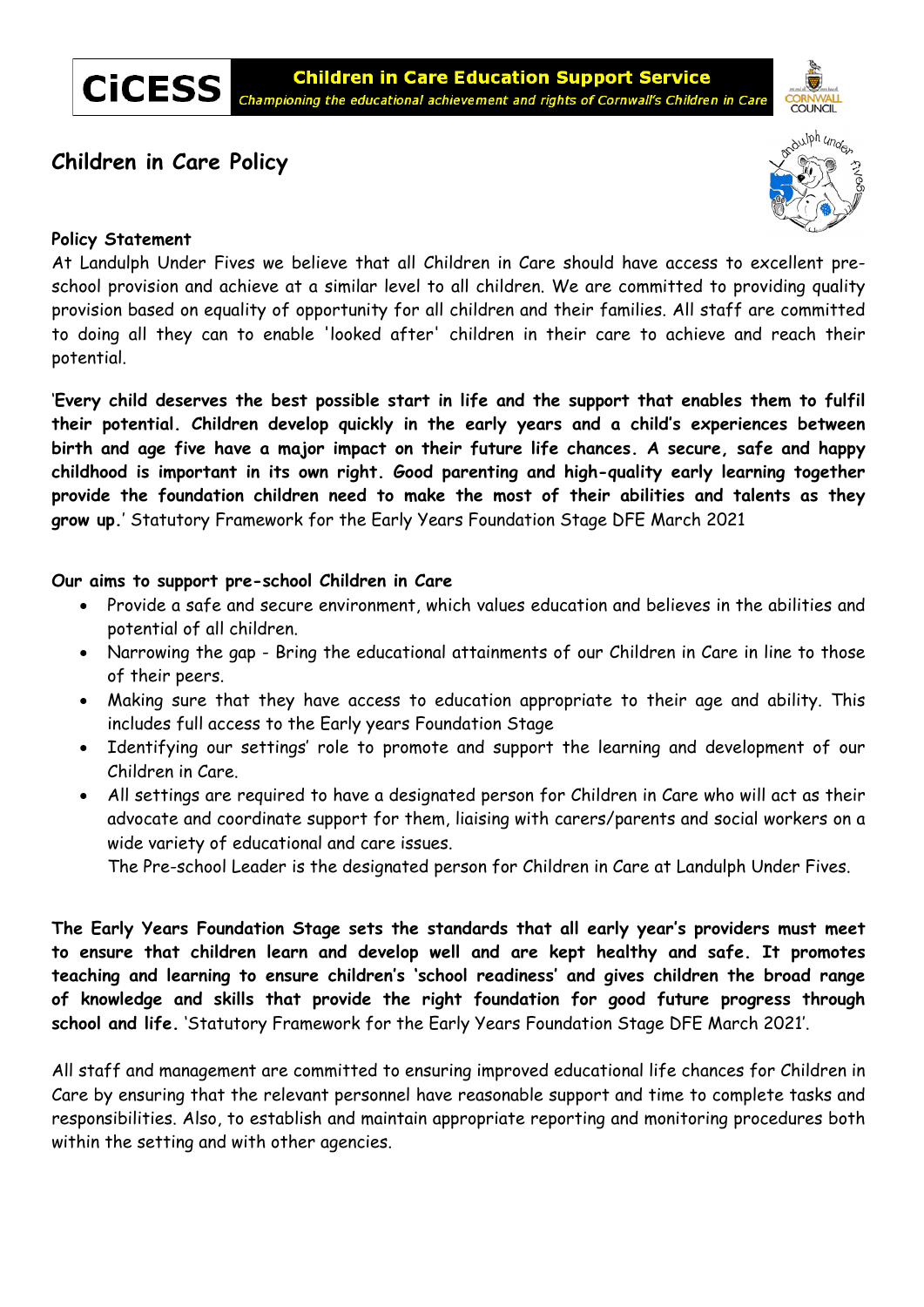

## **DESIGNATED PERSON FOR CHILDREN IN CARE**

Maintains a register of all children in care from both in and out of Cornwall. This will include:

- The contact person in the relevant Children in Care Education Support Service (CiCESS)
- The name of the social worker, area office and telephone number
- The type of placement, foster, residential, adoptive, foster
- Documents for the child e.g., care plans, reports.
- Daily contact and telephone numbers of those who need to be contacted in an emergency or for any other concerns. E.g., name of young person, name of parent or carer or key worker in children's home.
- Share Child Protection / disability information if appropriate (if not appropriate to share, indicate the confidential nature of the information.
- Relevant health information
- Baseline information and any other relevant assessments or information.
- The child (where appropriate) is entitled to decide who attends their Children in Care Statutory Reviews (6 monthly); if the setting does not attend, they need to submit a written report that promotes the continuity and stability of their personal education plan.
- Participate in appropriate Children in care training and joint agency training
- If there are safeguarding concerns for a Child in Care or any other child, contact and advice should be sought from the Multi agency referral unit (MARU) 0300 1231 116

## **Whole setting approach: Four guiding principles should shape practice in early years settings:**

• every child is a unique child, who is constantly learning and can be resilient, capable, confident and self-assured;

• children learn to be strong and independent through positive relationships;

• children learn and develop well in enabling environments, in which their experiences respond to their individual needs and there is a strong partnership between practitioners and parents and/or carers; and

• children develop and learn in different ways and at different rates. The framework covers the education and care of all children in early years provision, including children with special educational needs and disabilities. 'Statutory Framework for the Early Years Foundation Stage DFE March 2021'

## **At Landulph Under Fives:**

- The setting celebrates the achievements of Children in Care.
- Staff have high expectations of the child, encouraging achievement and ambition
- The child will have a key person in the setting who is able to take time to listen to them and have access to support and counselling if required.
- For young Children in Care, there should be clarity in relation to who is and is not allowed to collect the child from the setting
- All staff within the setting are made aware of the needs of Children in Care and actively promote their best interests
- Adults in the setting are sensitive to the young person's wishes over what is known and by whom regarding their care status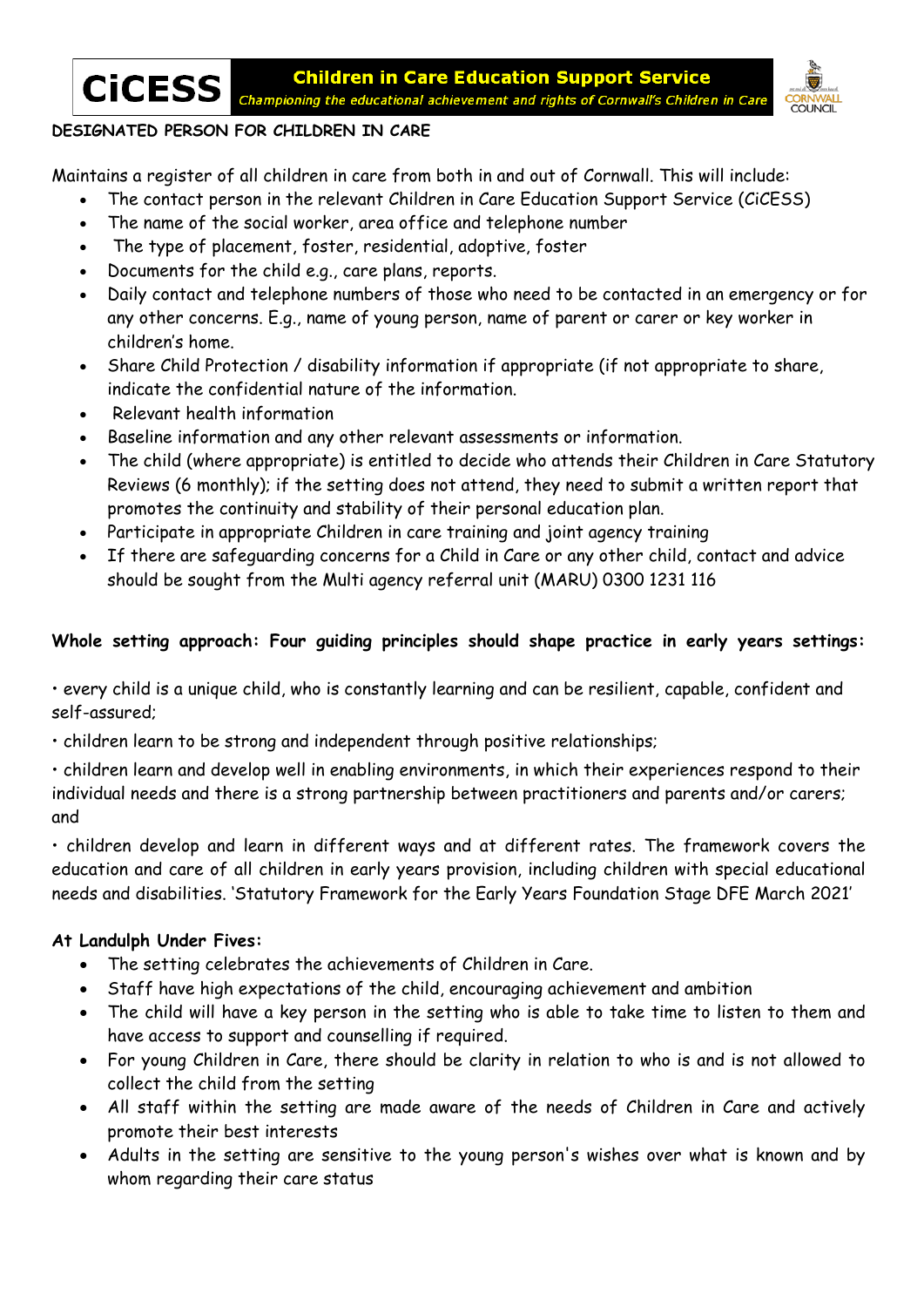

CICESS Championing the educational achievement and rights of Cornwall's Children in Care CORNWALL<br>• Effective assessment, recording and reporting practices are established and systems are in **Children in Care Education Support Service** 



- place to keep staff up to date and informed about Children in Care
- The designated person ensures that positive messages about behaviour and achievement are shared within the setting and between setting, carers and outside agencies and that high educational expectations are maintained
- Staff work in partnership with carers and agencies and parents
- Support carers to value educational achievement and improve attendance
- Staff can help the individual begin to feel that they are fitting in and offer them a safe haven and a sympathetic ear in a crisis
- Staff are aware that being or becoming 'in Care' has a major impact on children's lives and that when considering children's learning and or behaviour, due consideration will be given
- Staff are aware of a variety of issues that may undermine the young person's ability to engage in the learning process including feelings of loss, rejection, isolation, confusion and low selfesteem

### **Special Educational needs/Gifted and talented:**

- Any special educational needs/Gifted and talented abilities are quickly identified and appropriate provision is made
- Landulph Under Fives ensure that systems are in place to identify and prioritise when Children in Care are underachieving and have early interventions to improve this
- Contact needs to be made with the Children in Care Education Support Service (CiCESS) as soon as concerns are raised.
- If the child or young person has a statement of special educational need, then ensure the six monthly review coincides with one of the six monthly care planning reviews; dates can be obtained from the social worker and should include the Senior locality SENCo from the Early years Inclusion team.

### **Admissions and transitions:**

- Landulph Under Fives ensure that on admission or transfer all relevant information is obtained at the outset
- We make every effort to provide continuity of pre-school educational experience

#### **Exclusion:**

 Identify any Child in Care who is at risk of exclusion and contact the Early Years School improvement team (Carol Kimberley), the Inclusion team (Beth Williams), Children in Care Education Support Service (CiCESS), Social Worker and or relevant professionals to put proactive strategies in place to avoid the Child in Care missing days from pre-school

### **Multi-agency liaison: Links with Early years services**

- The Designated person will need to liaise closely with carers, parents (if appropriate) and the child's social worker on a variety of issues. It is important that positive messages about behaviour and achievement are shared
- There should be a well planned and co-ordinated approach to meeting the child's educational and social needs, for example, whether potentially disruptive changes in the setting can be prevented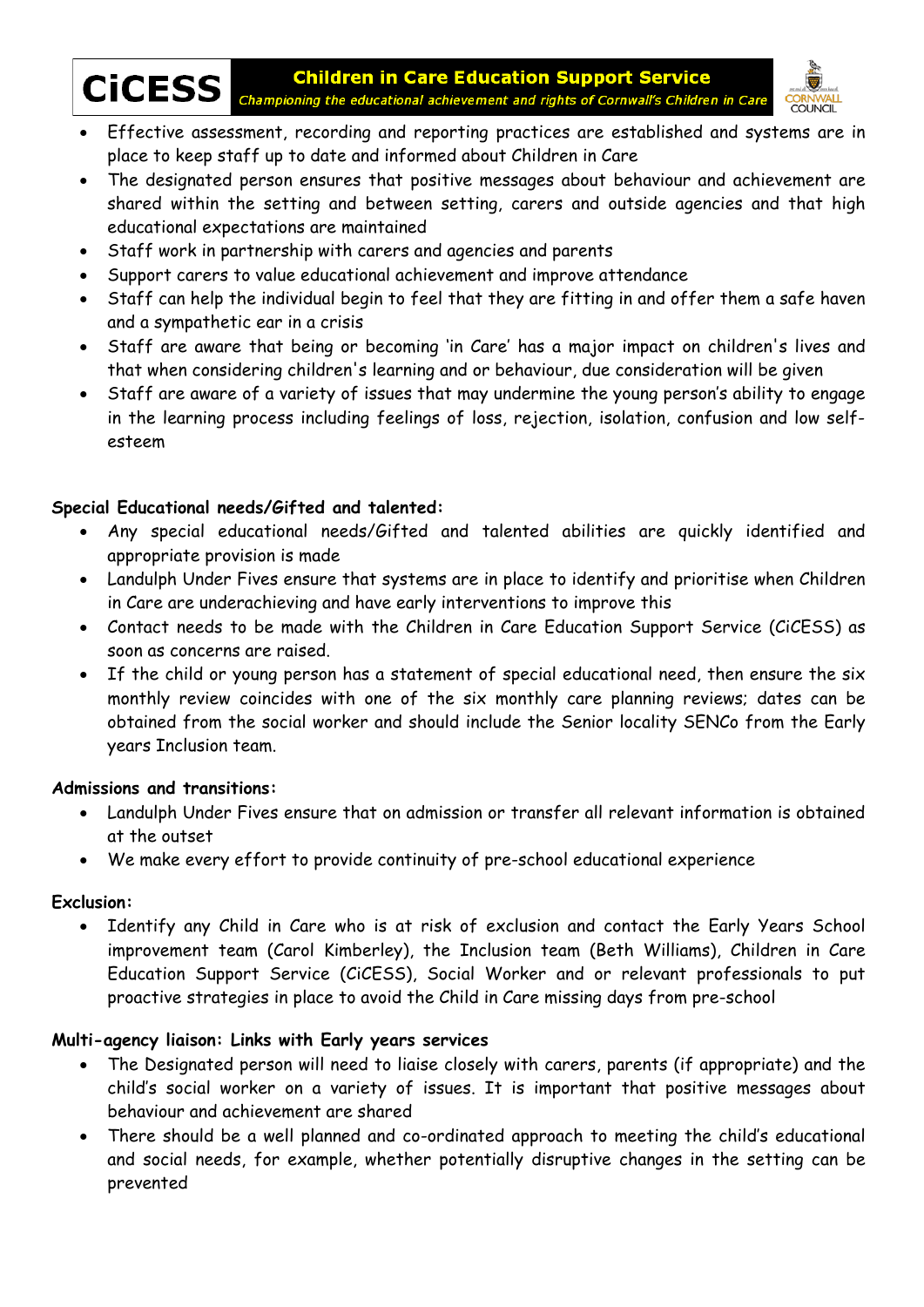



- There needs to be clear understanding about the role and responsibility of setting staff in relation to the young person and the roles and responsibilities of the other professionals involved
- staff will need to share positive perceptions and high expectations of the child with other professionals but especially with the child themselves
- The setting should be aware of and sensitive to the appropriate role of the carers and or parents
- The Designated person should ensure that requests from the LA for statistical information held by the setting are completed and returned on time to comply with statutory obligations

## **Personal education plans (PEPs):**

 Ensure that there is a quality Early years Personal Education Plan in place for each child to include appropriate targets. This must be compatible with the child's Care Plan held by the Social Worker, and form part of any other setting plan. E.g. Statement, Transition Plan, Pastoral Support Programme, adoption plan.

Council contacts for this:

sali.kew-jones@cornwall.gov.uk 07891 840613

Sammi.Morgan@cornwall.gov.uk

- Contribute to the process whereby all Children in Care have a high quality EY Personal Educational Plan (PEP) in place within 10 days of starting the setting. This will include SMART educational targets and will be linked to the child's Care Plan and any other plan resulting from the assessment of the child (IEP, PSP, Statement of Educational Need)
- Following the writing of an EY PEP, any educational recommendations in that PEP will be adhered to by staff in order that any Child in Care has the opportunity to fulfil and achieve the targets set
- Hold an EY PEP meeting for every statutory care review, involving the Social worker, foster carers, young person and parent if appropriate *(See brief PEP Guidance on website)*
- PEP 'Responsibility sheet' will record who holds PR / signing of consent forms / emergency contacts

Related documentation:

See CiCESS website on Cornwall intranet for related documentation and information

www.cornwall.gov.uk/cicess

'Statutory Framework for the Early Years Foundation Stage DFE March 2021' Promoting the Educational Achievement of Looked After Children Statutory Guidance for Local Authorities DCSF February 2018 Improving the Educational Attainment of Children in Care (Looked After Children) DCSF November 2009 Improving the Attainment of Looked After Children in primary schools DCSF November 2009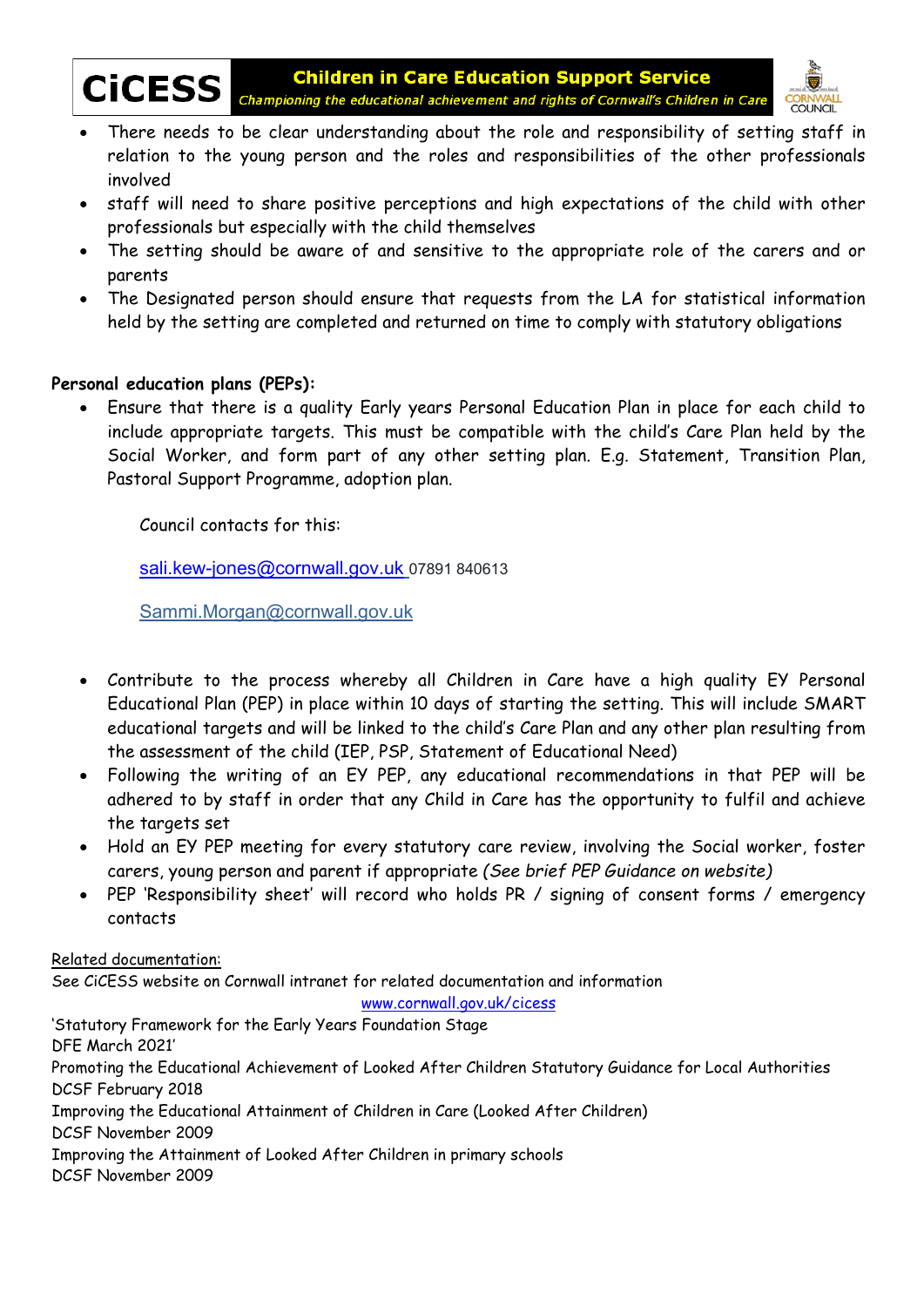



Special Educational Needs SEN Code of Practice and SEN toolkit 'Conducting Early years Inspections' Ofsted October 2014

The Pre-school Leader and Chair person will be responsible for ensuring all staff are briefed on the regulations and practice outlined in this policy.

Policy adopted by: Landulph Under Fives On: Sept 2021 Date to be reviewed: Sept 2022 Signed: EJ Duckering Position: Treasurer

### **Being 'in care'**

**Section 20 –** when a child is accommodated under a Section 20 voluntary arrangement. Cornwall, in this instance does not have parental responsibility, this remains with the parents but the child is 'accommodated' by Cornwall.

**Interim care order -**This is an Order that is made at the first hearing after Care Proceedings have been issued. This Order can last for up to 8 weeks and can be renewed every 4 weeks after that. The Order can only be granted if the Court feels there is good reason to believe that a child may be at serious risk of harm.

When Social Services apply for an Interim Care Order, they have to have prepared an Interim Care Plan which sets out where the child should live until the final hearing. This will include contact arrangements between the parent and the child. The Interim Care Order, like a Care Order grants Cornwall Parental Responsibility which means they are able to make decisions about the child's living arrangements and do not need the parents permission to do so.

### **There are several final orders the court can make:**

#### **Care order**

This is an order that places the child in the care of Cornwall and gives it parental responsibility. This does not mean the parents lose parental responsibility but it does mean Cornwall can override their wishes if it believes this would be best for your child. However, it must have consulted parents first.

For this order to be made, the child must be under 17 years old.

A care order means that Cornwall must provide a place for the child to live (for example with relatives or foster carers) and is responsible for the child's 'maintenance' (making sure they have